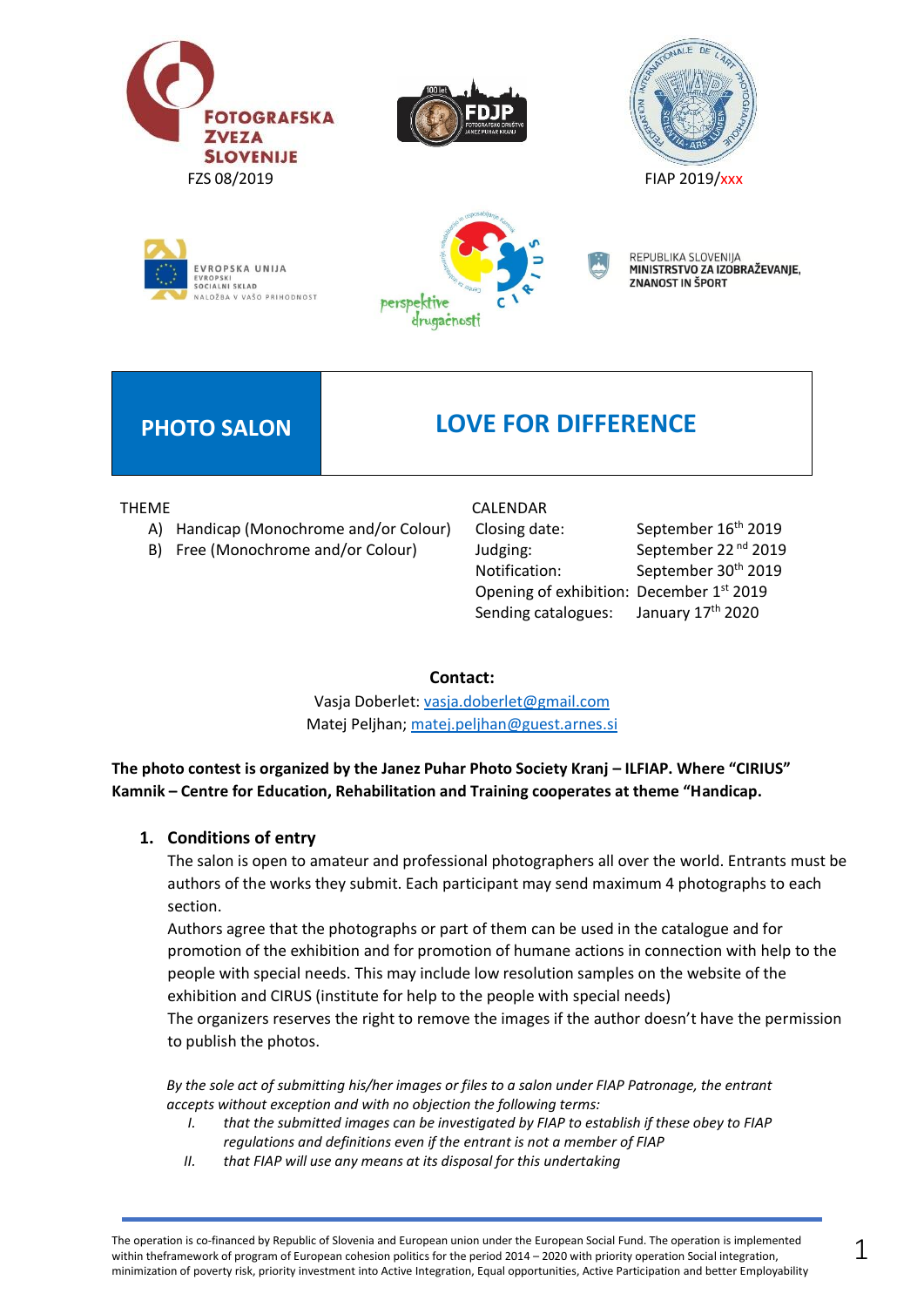- *III. that any refusal to cooperate with FIAP or any refusal to submit the original files as captured by the camera, or failure to provide sufficient evidence, will be sanctioned by FIAP*
- *IV. that in case of sanctions following the non compliance with FIAP regulations, the name of the entrant will be released in any form useful to inform the breaches of the rules.*

#### **2. Photographers with special needs**

Salon encourages the participation of photographers with special needs (disabled, handicapped, …). Photographers with special needs must select the appropriate checkbox on the entry form. They are not required to pay the entry fee. They can also additionally gain possibility to win extra prize for handicapped authors.

#### **3. Sections**

- A) Handicap (Monochrome and/or Colour)
- B) Free (Monochrome and/or Colour)

When we speak about handicap, we want to you to consider every form of disability (physical, mental, developmental, intellectual, …) that make someone suffer, makes him feel like he doesn't belong or makes him feel like second class citizen. On the other hand, he may also be accepted because of the disability.

#### **4. Photographs**

Photographs must be in JPG format. File size of individual image should not exceed 2MB. The longer side must be 192

0 pixels (horizontal or vertical). The image titles must be in one of official FIAP languages (English). Authors can submit photos online, following the instructions at <http://fotodrustvo-kranj.si/cirius> (preferred method) or they can send on CD or DVD to address Fotografsko društvo Janez Puhar Kranj, p.p. 193, SI – 4000 Kranj, SLOVENIA. CD/DVD will not be returned.

Each photo can be presented in only one section.

#### **5. Entry form**

Authors must fill out online entry form at<http://fotodrustvo-kranj.si/cirius> (preferred method). They can also send the printed entry form to the organizer's address together with CD/DVD.

#### **6. File naming**

The Image name must be combined from author's name, author's family name, section letter (A or B) and image number. For example: Third image from John Smith called Evening in section B should be: John\_Smith-Evening-B3.jpg

#### **7. Entry fee**

The aim of the salon organizer Janez Puhar Photo Society Kranj is to invite as much photographers with special needs and to receive as much as possible good photographs on theme handicap from other authors. Therefore :

There is no participation fee for authors indicating they are persons with special needs. They may participate for one or both themes.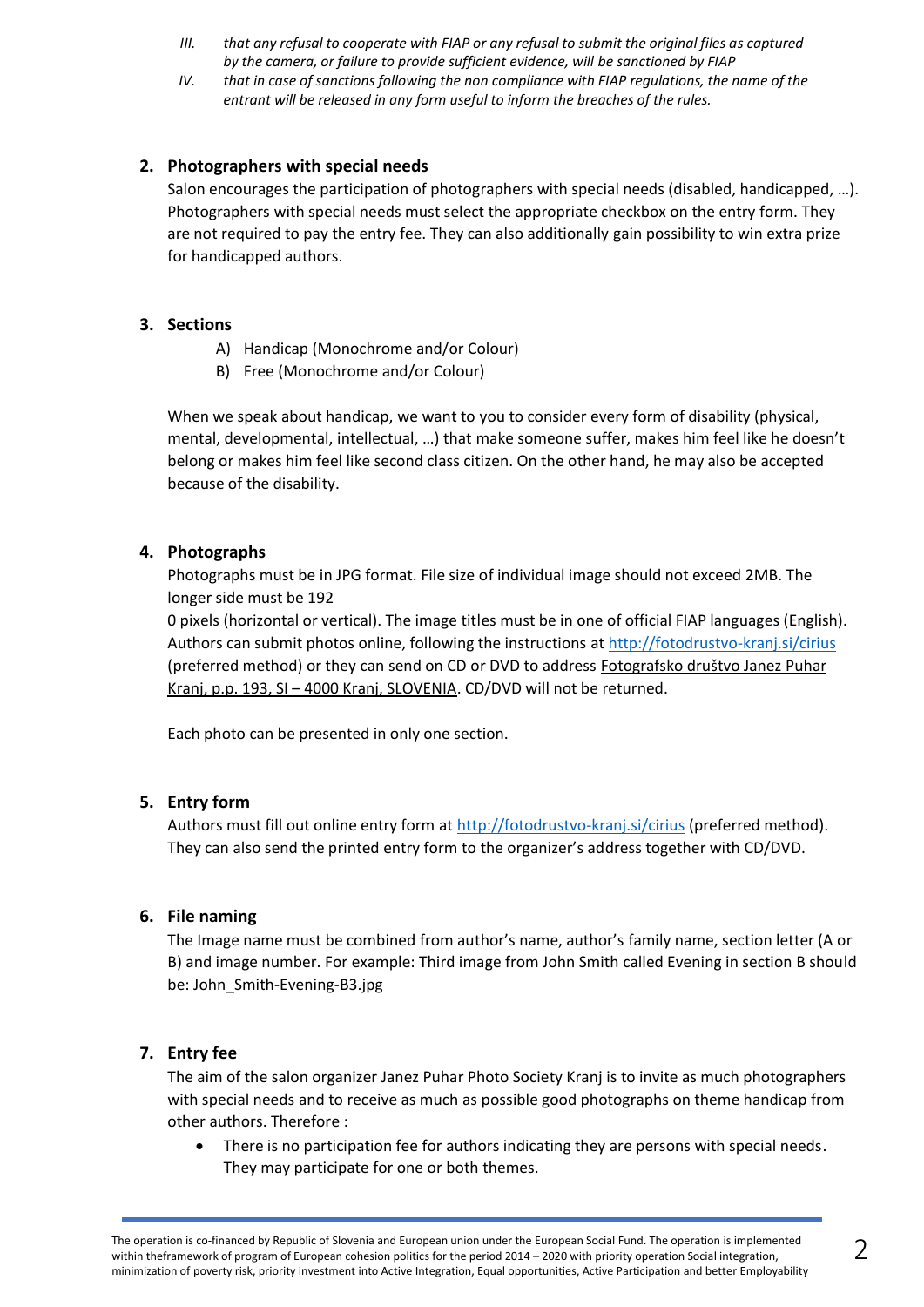- There is no participation fee for other authors if they participate at least at theme "Handicap".
- Authors, they participate only at free theme they must pay entry fee 21€ to the organizer Janez Puhar Photo Society Kranj by PayPal on the address: [fee@fotodrustvo-kranj.si.](mailto:fee@fotodrustvo-kranj.si)

#### **8. Report card notifications**

All participants will receive report card notification via e-mail.

#### **9. Catalogue**

All participants will receive free copy of quality printed catalogue. Digital catalogue and all accepted works will be available also on our website.

#### **10. Responsibility of the organizer**

The organizer will take all possible care when handling the incoming and outgoing mail. However, we accept no liability for damage or loss during transit.

#### **11. Jury members**

- Jure Kravanja, MF FZS, EFIAP
- Matej Peljhan, MF FZS, EFIAP
- Simon Krejan, KMF FZS, AFIAP

#### **12. Awards**

FIAP Blue badge and Janez Puhar gold medal will receive the best author on salon

| Award                           |         |         | <b>Additional awards for</b><br>authors with special needs |         |
|---------------------------------|---------|---------|------------------------------------------------------------|---------|
|                                 | Theme A | Theme B | Theme A                                                    | Theme B |
| FIAP gold medal                 |         |         |                                                            |         |
| FZS gold medal                  |         |         |                                                            |         |
| FIAP silver medal               |         |         |                                                            |         |
| FZS silver medal                |         |         |                                                            |         |
| FIAP bronze medal               |         |         |                                                            |         |
| FZS bronze medal                |         |         |                                                            |         |
| 6 FIAP Honorary mentions        |         |         |                                                            |         |
| <b>Gold Medal Janez Puhar</b>   |         |         |                                                            |         |
| <b>Silver Medal Janez Puhar</b> |         |         |                                                            |         |
| <b>Bronze Medal Janez Puhar</b> |         |         |                                                            |         |
| 4 special CIRIUS awards         |         |         |                                                            |         |

Additional awards for authors with special needs don't count for FIAP distinctions.

Each author can in one section receive only one award, the same picture may not receive 2 or more awards.

#### **13. Calendar**

- 
- 

Closing date: September 16<sup>th</sup> 2019 Judging: September 22<sup>nd</sup> 2019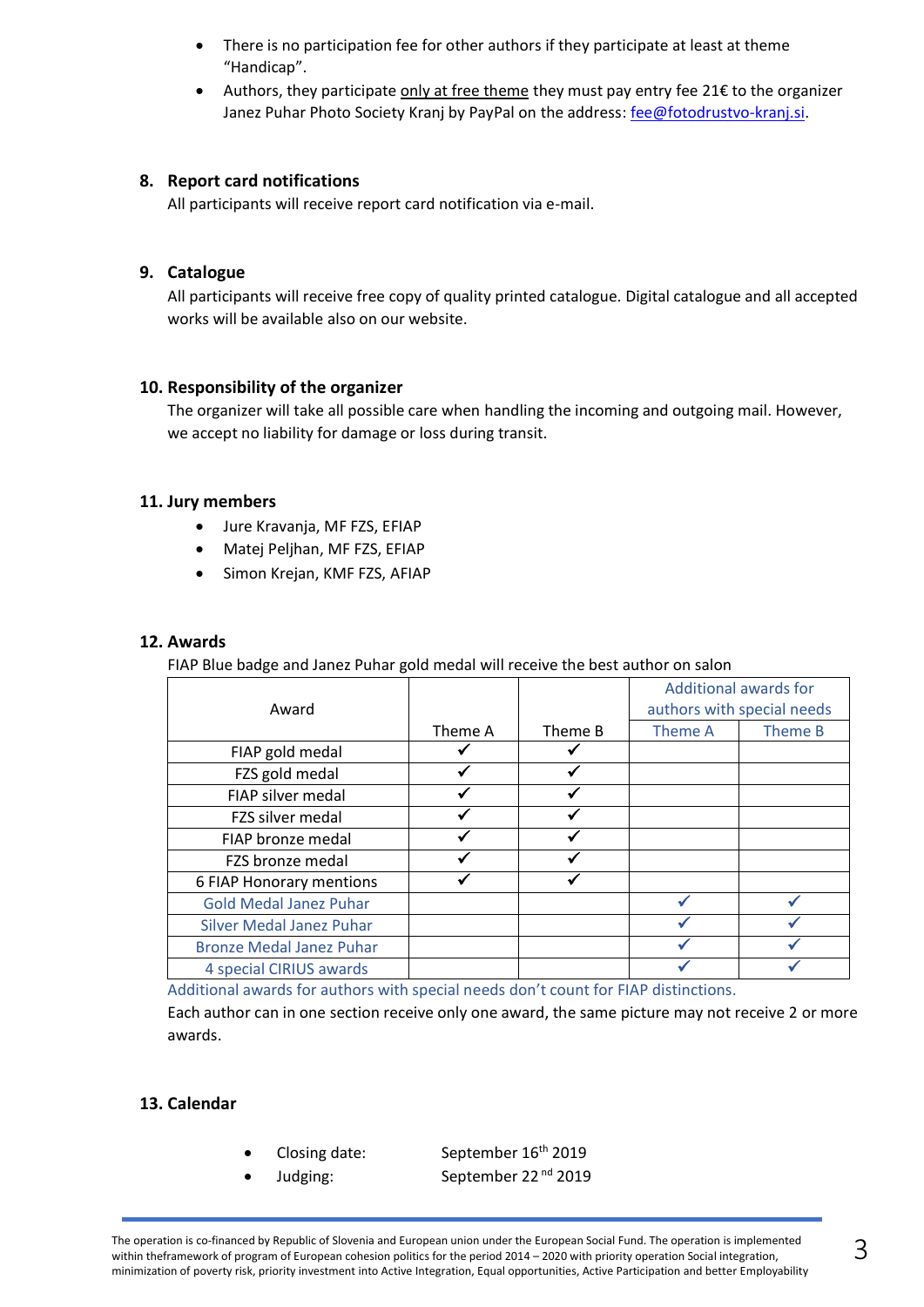- Notification: September 30<sup>th</sup> 2019
- Opening of exhibition: December 1<sup>st</sup> 2019
- Sending catalogues: January 17<sup>th</sup> 2020

#### **14. Address for sending**

It is preferred to send images online and to fill the entry form also via websit[e http://fotodrustvo](http://fotodrustvo-kranj.si/cirius)[kranj.si/cirius](http://fotodrustvo-kranj.si/cirius)

But it is also acceptable to send images on CD/DVD together with printed entry form to the address:

> Fotografsko društvo Janez Puhar Kranj p.p. 193 SI – 4000 KRANJ SLOVENIA

#### **15. Organizing committee**

Vasja Doberlet, MF FZS, MFIAP, ESFIAP, Boštjan Snoj, Breda Leskovšek, Veronika Lisjak Banko.

#### **16. Honourable chairmen**

• Goran Pavlič, director of CIRIUS Kamnik